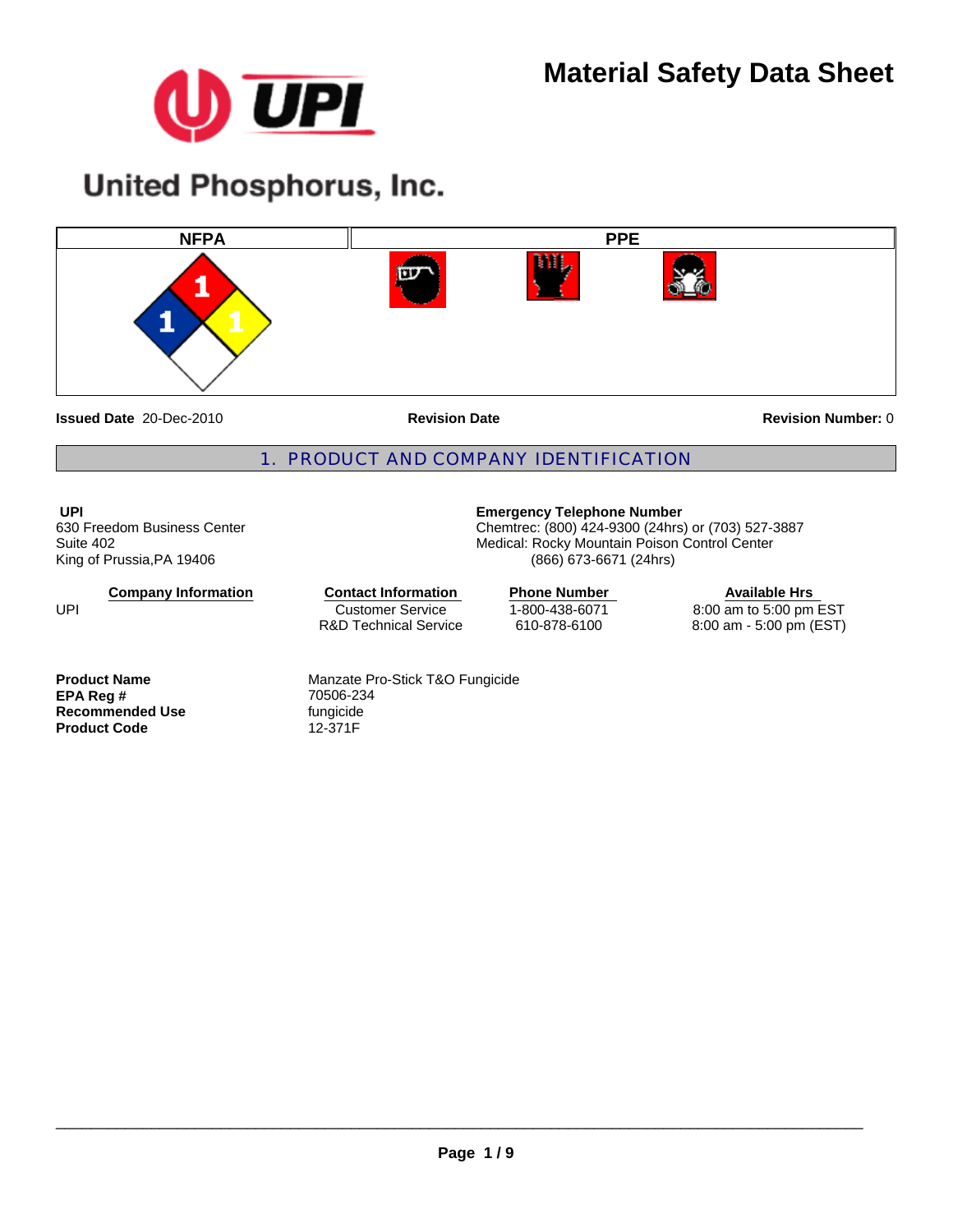# 2. HAZARDS IDENTIFICATION

 $\Box$ 

| <b>Emergency Overview</b><br>May cause allergic skin reaction<br>Harmful by inhalation, in contact with skin and if swallowed<br>May cause thyroid damage after repeated exposure based on animal data. |                                                                                                                                                                                                                                                                                       |                                      |
|---------------------------------------------------------------------------------------------------------------------------------------------------------------------------------------------------------|---------------------------------------------------------------------------------------------------------------------------------------------------------------------------------------------------------------------------------------------------------------------------------------|--------------------------------------|
| <b>CAUTION</b>                                                                                                                                                                                          |                                                                                                                                                                                                                                                                                       |                                      |
| <b>Appearance Yellow.</b>                                                                                                                                                                               | <b>Physical State Solid.</b>                                                                                                                                                                                                                                                          | <b>Odor</b> Slight. Rotten egg-like. |
| <b>Potential Health Effects</b><br>- Inhalation<br>- Skin contact<br>Eyes<br><b>Skin</b><br><b>Inhalation</b><br>Ingestion                                                                              | - Repeated or long-term exposure may cause adverse effects on the thyroid.<br>May cause slight irritation.<br>Repeated or prolonged skin contact may cause allergic reactions with susceptible persons.<br>May cause irritation of respiratory tract.<br>May be harmful if swallowed. |                                      |

# 3. COMPOSITION/INFORMATION ON INGREDIENTS

# **Ingredients Name**

| .<br>Chemical<br>Name | AS-No<br>ົ^                      | Weight %<br>"∕∩ | сна рег<br>-- |
|-----------------------|----------------------------------|-----------------|---------------|
| Mancozer<br>HUUZUL    | -<br>$\mathsf{A}$<br><b>0010</b> | $- -$<br>ີ      | N/F           |
| Ethylene thiourea     | 96-45-7                          | v.              | N/P           |

# 4. FIRST AID MEASURES

| <b>Eye Contact</b>        | Hold eye open and rinse slowly and gently with water for 15<br>- 20 minutes. Remove contact lenses, if present, after 5<br>minutes, then continue rinsing eye.<br>Call a poison control center or doctor for treatment advice.                               |
|---------------------------|--------------------------------------------------------------------------------------------------------------------------------------------------------------------------------------------------------------------------------------------------------------|
| <b>Skin Contact</b>       | Take off contaminated clothing.<br>Rinse skin immediately with plenty of water for 15-20 minutes.<br>Call poison control center or doctor for treatment advice.                                                                                              |
| <b>Inhalation</b>         | Move person to fresh air.<br>If person is not breathing, call 911 or an ambulance, then give<br>artifical respiration.<br>Call a poison control center or doctor for further treatment advice.                                                               |
| Ingestion                 | Call a physician or Poison Control Center immediately<br>Have person sip a glass of water if able to swallow<br>Do not induce vomiting unless told to do so by a poison control<br>center or doctor<br>Never give anything by mouth to an unconscious person |
| <b>Notes to Physician</b> | No information available                                                                                                                                                                                                                                     |

 $\_$  ,  $\_$  ,  $\_$  ,  $\_$  ,  $\_$  ,  $\_$  ,  $\_$  ,  $\_$  ,  $\_$  ,  $\_$  ,  $\_$  ,  $\_$  ,  $\_$  ,  $\_$  ,  $\_$  ,  $\_$  ,  $\_$  ,  $\_$  ,  $\_$  ,  $\_$  ,  $\_$  ,  $\_$  ,  $\_$  ,  $\_$  ,  $\_$  ,  $\_$  ,  $\_$  ,  $\_$  ,  $\_$  ,  $\_$  ,  $\_$  ,  $\_$  ,  $\_$  ,  $\_$  ,  $\_$  ,  $\_$  ,  $\_$  ,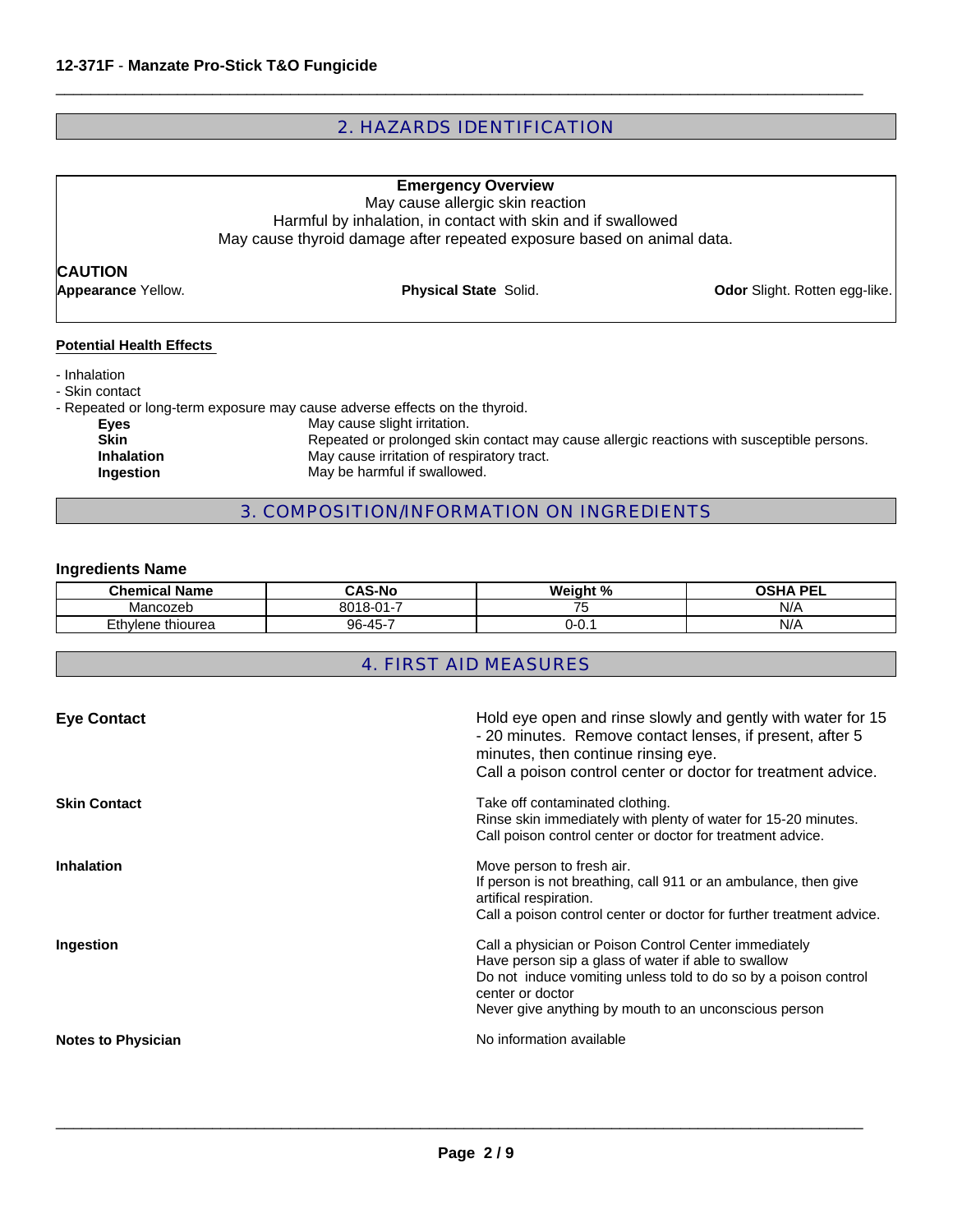# 5. FIRE-FIGHTING MEASURES

 $\Box$ 

## **Flammable Explosive Properties**

| <b>Flash Point</b><br><b>Autoignition Temperature</b> |                                                                                                                                                                                                                                                                                                               | Not available<br>205°C / 401°F                                                                                                                                                                                                             |                                                                     |  |
|-------------------------------------------------------|---------------------------------------------------------------------------------------------------------------------------------------------------------------------------------------------------------------------------------------------------------------------------------------------------------------|--------------------------------------------------------------------------------------------------------------------------------------------------------------------------------------------------------------------------------------------|---------------------------------------------------------------------|--|
| <b>Flammability Limits in Air</b>                     |                                                                                                                                                                                                                                                                                                               | $0.29$ g/L (% by volume in air)                                                                                                                                                                                                            |                                                                     |  |
| <b>Extnguishing Media</b>                             |                                                                                                                                                                                                                                                                                                               | Use: Carbon dioxide (CO2) Foam Dry chemical If stored material<br>becomes wetted or damp it can produce heat and deteriorate, over<br>time, to become a fire hazard.                                                                       |                                                                     |  |
| <b>Fire/Explosion Hazard</b>                          |                                                                                                                                                                                                                                                                                                               | Firefighters and others who may be exposed to products of<br>combustion should wear full fire fighting turn out gear and self-<br>contained breathing apparatus. Fire fighting equipment should be<br>thoroughly decontaminated after use. |                                                                     |  |
| <b>Hazardous Combustion Products</b>                  |                                                                                                                                                                                                                                                                                                               | nitrogen, Oxides of carbon.                                                                                                                                                                                                                | Carbon disulfide, ethylene thiourea (ETU), Sulfur oxides, Oxides of |  |
| <b>NFPA</b>                                           | Health 1                                                                                                                                                                                                                                                                                                      | <b>Flammability 1</b>                                                                                                                                                                                                                      | Instability 1                                                       |  |
|                                                       |                                                                                                                                                                                                                                                                                                               | <b>6. ACCIDENTAL RELEASE MEASURES</b>                                                                                                                                                                                                      |                                                                     |  |
| <b>Personal Precautions</b>                           |                                                                                                                                                                                                                                                                                                               | Avoid contact with skin, eyes and clothing. Use personal protective equipment.                                                                                                                                                             |                                                                     |  |
| <b>Environmental Precautions</b>                      | Consult a regulatory specialist to determine appropriate state or local reporting requirements,<br>for assistance in waste characterization and/or hazardous waste disposal and other<br>requirements listed in pertinenet environmental permits Do not flush into surface water or<br>sanitary sewer system. |                                                                                                                                                                                                                                            |                                                                     |  |
| <b>Methods for Clean-up</b>                           |                                                                                                                                                                                                                                                                                                               | Sweep up and shovel into suitable containers for disposal.                                                                                                                                                                                 |                                                                     |  |
|                                                       |                                                                                                                                                                                                                                                                                                               | <b>7. HANDLING AND STORAGE</b>                                                                                                                                                                                                             |                                                                     |  |
|                                                       |                                                                                                                                                                                                                                                                                                               |                                                                                                                                                                                                                                            |                                                                     |  |

| <b>Handling</b> | Avoid breathing dust. Keep out of reach of children. Avoid contact with skin, eyes and clothing.<br>Ensure adequate ventilation. Keep away from heat, sparks and open flame. - No smoking.   |
|-----------------|----------------------------------------------------------------------------------------------------------------------------------------------------------------------------------------------|
| <b>Storage</b>  | Store in an area where cross-contamination with pesticides, fertilizers, food or feed could not<br>occur. If allowed to become wet the product will deteriorate and represent a fire hazard. |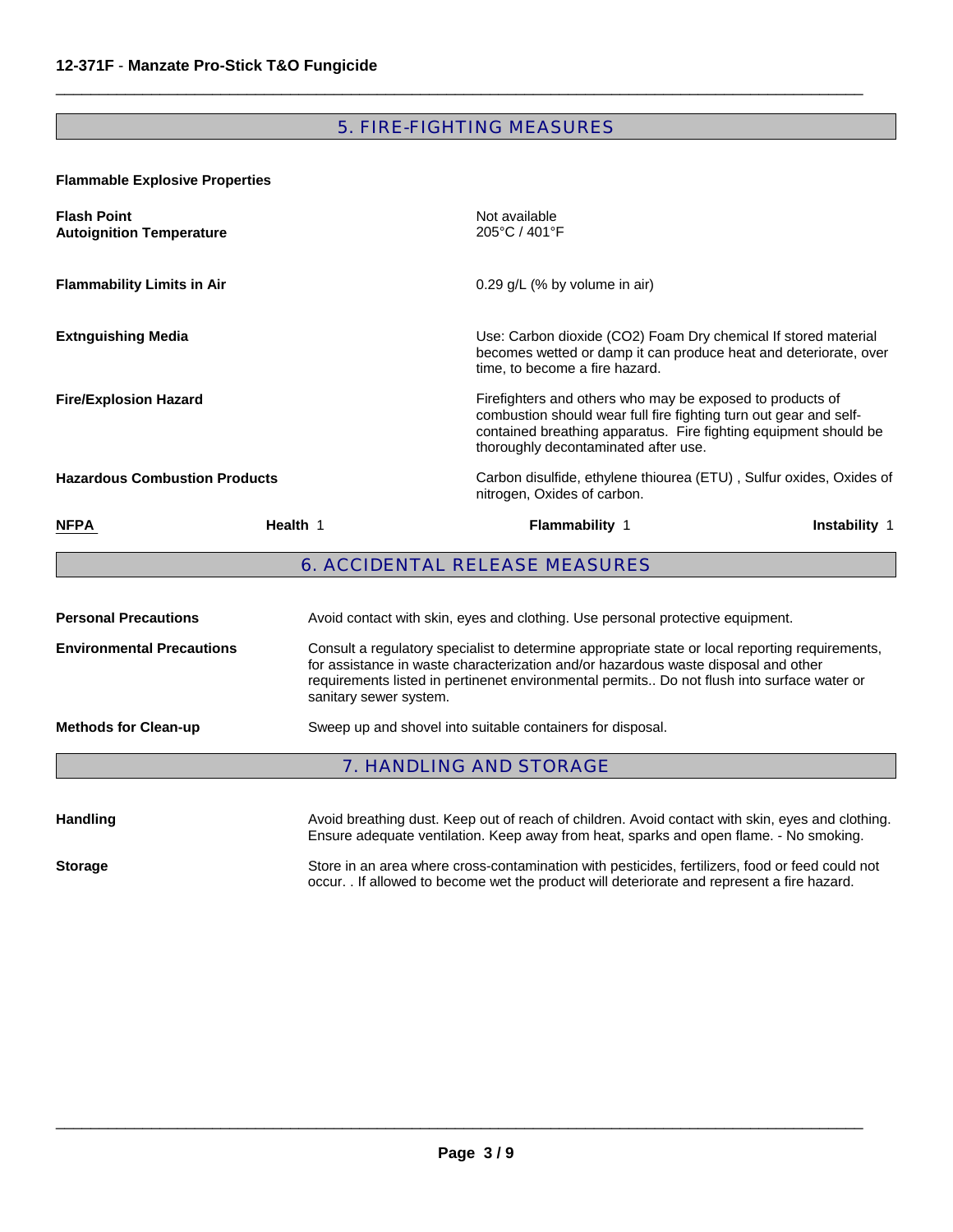# 8. EXPOSURE CONTROLS / PERSONAL PROTECTION

 $\Box$ 

**Exposure Guidelines**

| <b>Engineering Controls</b>                                                                                                   | Investigate engineering techniques to reduce exposures. Local mechanical exhaust ventilation<br>is preferred. Consult ACGIH ventilation manual or NFPA Standard 91 for design of exhaust<br>systems                                                                                                                                                                                                                                                                                                                                                                                                                                                                                                                                                                                                                                                             |
|-------------------------------------------------------------------------------------------------------------------------------|-----------------------------------------------------------------------------------------------------------------------------------------------------------------------------------------------------------------------------------------------------------------------------------------------------------------------------------------------------------------------------------------------------------------------------------------------------------------------------------------------------------------------------------------------------------------------------------------------------------------------------------------------------------------------------------------------------------------------------------------------------------------------------------------------------------------------------------------------------------------|
|                                                                                                                               | PESTICIDE APPLICATORS & WORKERS. THESE WORKERS MUST REFER TO<br>PRODUCT LABELING AND DIRECTIONS FOR USE IN ACCORDANCE WITH EPA<br>WORKER PROTECTION STANDARD 40 CFR PART 170                                                                                                                                                                                                                                                                                                                                                                                                                                                                                                                                                                                                                                                                                    |
| <b>Personal Protective Equipment</b><br><b>Eye/face Protection</b><br><b>Skin Protection</b><br><b>Respiratory Protection</b> | Avoid contact with eyes. Goggles.<br>Rubber gloves. Wear protective gloves/clothing.<br>Where airborne exposure is likely, use NIOSH approved respiratory protection equipment<br>appropriate to the material and/or its components. Full facepiece equipment is recommended<br>and, if used, replaces need for face shield and/or chemical goggles. If exposures cannot be<br>kept at a minimum with engineering controls, consult respirator manufacturer to determine<br>appropriate type equipment for given application. Observe respirator use limitations specified<br>by NIOSH or the manufacturer. For emergency and other conditions where there may be a<br>potential for significant exposure, use an approved full face positive-pressure, self-contained<br>breathing apparatus. Respiratory protection programs must comply with 29 CFR 1910.134 |

#### **General Hygiene Considerations**

Handle in accordance with good industrial hygiene and safety practice

# 9. PHYSICAL AND CHEMICAL PROPERTIES

- **Bulk Density 40-45 lb/cu ft Boiling Point/Range Not available Percent Volatiles Not available Evaporation Rate Not available Physical State Solid Appearance Vapor Density Not available**<br> **Viscosity Not available**
- Yellow
- **Percent Solids Melting Point/Range Not available Odor Slight Rotten egg-like Specific Gravity Not available <b>Solubility Solubility Not available Solubility Not available Vapor Pressure Not available VOC Content Not available pH** No data available **Molecular Weight** 
	- No data available<br>Not available

## 10. STABILITY AND REACTIVITY

| <b>Stability</b>                               | Stable under normal conditions                                               |
|------------------------------------------------|------------------------------------------------------------------------------|
| <b>Conditions to Avoid</b>                     | To avoid thermal decomposition, do not overheat. Keep away from<br>children. |
| <b>Incompatible Materials</b>                  | Strong oxidizing agents. Acids.                                              |
| <b>Hazardous Decomposition Products</b>        | carbon disulfide, ethylene thiourea. Hydrogen sulfide.                       |
| <b>Possibility of Hazardous Polymerization</b> | Hazardous polymerisation does not occur                                      |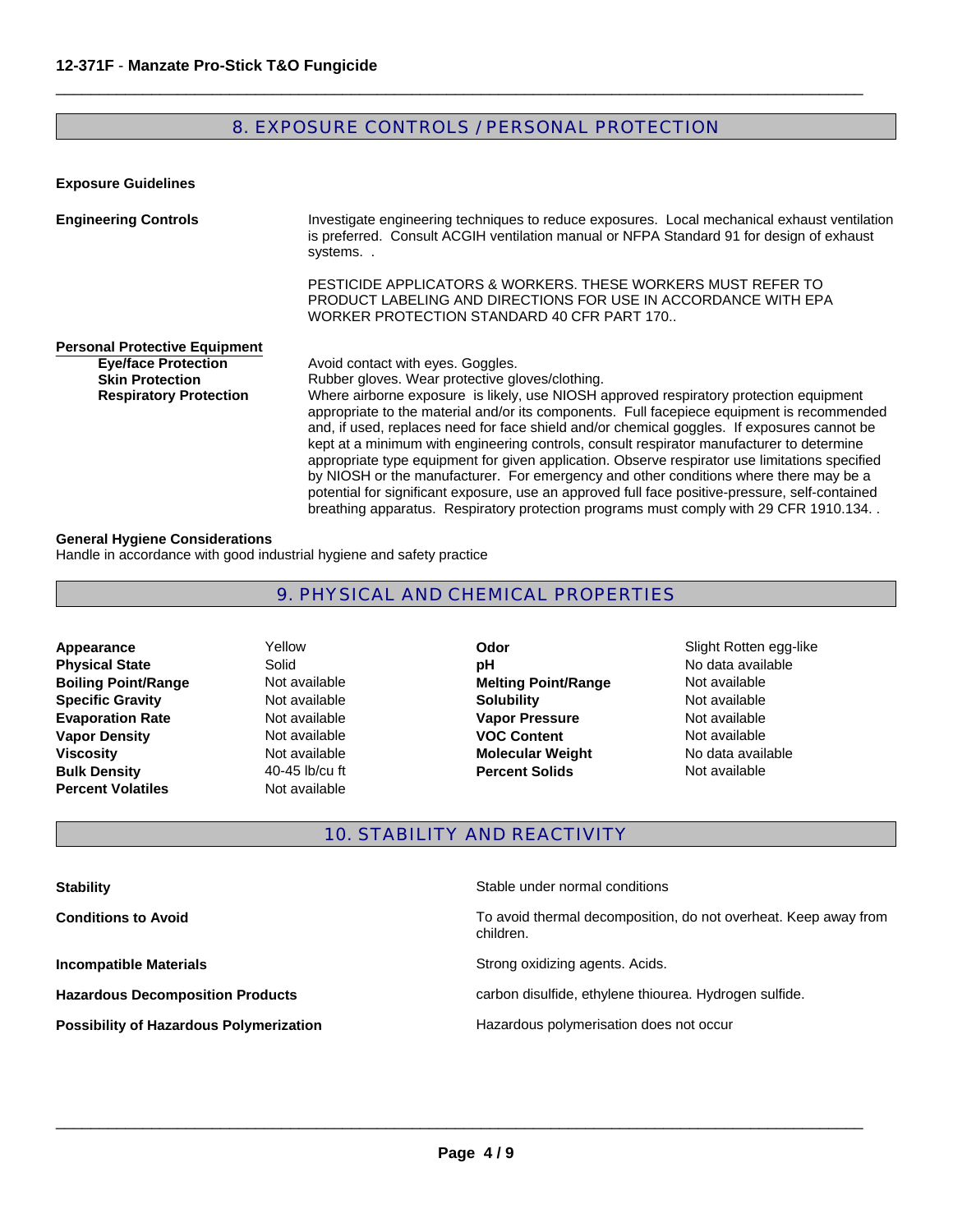# 11. TOXICOLOGICAL INFORMATION

 $\Box$ 

| <b>Acute Toxicity</b> |
|-----------------------|
|                       |

| <b>Product Information</b> | <b>Manzate Pro Stick:</b><br>Oral LD50 (rat) = $>5,000$ mg/kg<br>Dermal LD50 (rabbit) = $>$ 2,000 mg/kg<br>Inhalation LC50 (rat) 4 hr = $>5.4$ mg/L                                                                                                                                                                                                                                                                                                               |  |  |
|----------------------------|-------------------------------------------------------------------------------------------------------------------------------------------------------------------------------------------------------------------------------------------------------------------------------------------------------------------------------------------------------------------------------------------------------------------------------------------------------------------|--|--|
|                            | Mild to moderate eye irritant. Mild to slight skin irritant. Sensitizer.                                                                                                                                                                                                                                                                                                                                                                                          |  |  |
|                            |                                                                                                                                                                                                                                                                                                                                                                                                                                                                   |  |  |
| <b>Chronic Toxicity</b>    |                                                                                                                                                                                                                                                                                                                                                                                                                                                                   |  |  |
| Carcinogenicity            | Mancozeb:<br>The effects in animals from repeated high inhalation dose of mancozeb dust equivalent to 150 -<br>250 times the AEL include reduced body weight, inflammation of the lungs, and abnormal<br>thyroid function.                                                                                                                                                                                                                                        |  |  |
|                            | Toxic effects in animals from repeated ingestion of hgih doses of Mancozeb include reduced<br>body weight and thyroid effects. In a different study, repeated dosing caused toxic and<br>neuopathological effects in male and female rats which included compound-related mortality,<br>decreased body weight, impaired hind limb motor activity and histopathological evidence of<br>nerve damage. The no-observable effect level was 125 ppm.                   |  |  |
|                            | Increased incidences of thyroid tumors and ocular lesions were observed in rats administered<br>750 ppm (equivalent to approximately 35 mg/kg/day) of mancozeb in their diet for two years.<br>Mancozeb is considered to show weak carcinogenic activity. Tests in some animals indicate<br>that mancozeb may produce embyro and fetal toxicity, but only at maternally toxic doses.<br>Multi-generation studies in animals demonstrate no reproductive toxicity. |  |  |

| <b>Chamics.</b><br>' Nam⊾ | <b>\CGII</b><br>^^ | .<br>1Д.<br>רי<br>. | .<br>. | <b>00118</b><br>. ., |
|---------------------------|--------------------|---------------------|--------|----------------------|
| Ethylene<br>thiourea<br>. |                    |                     |        |                      |

#### **IARC: (International Agency for Research on Cancer)**

.

A trace contaminant, Ethylene thiourea (ETU) a breakdown product of Maneb, has been catergorized as a probable human carcinogen by NTP.

# 12. ECOLOGICAL INFORMATION

#### **Ecotoxicity**

Mancozeb: Aquatic tocicity: 96 hour LC50 = rainbow trout 0.73 mg/L 96 hour LC50 = fathead minnows 0.57 mg/L 96 hour LC50 = Bluegill sunfish 0.84 mg/L

72 hour EC50 = freshwater algae =  $0.43$  mg/L.

 $\_$  ,  $\_$  ,  $\_$  ,  $\_$  ,  $\_$  ,  $\_$  ,  $\_$  ,  $\_$  ,  $\_$  ,  $\_$  ,  $\_$  ,  $\_$  ,  $\_$  ,  $\_$  ,  $\_$  ,  $\_$  ,  $\_$  ,  $\_$  ,  $\_$  ,  $\_$  ,  $\_$  ,  $\_$  ,  $\_$  ,  $\_$  ,  $\_$  ,  $\_$  ,  $\_$  ,  $\_$  ,  $\_$  ,  $\_$  ,  $\_$  ,  $\_$  ,  $\_$  ,  $\_$  ,  $\_$  ,  $\_$  ,  $\_$  ,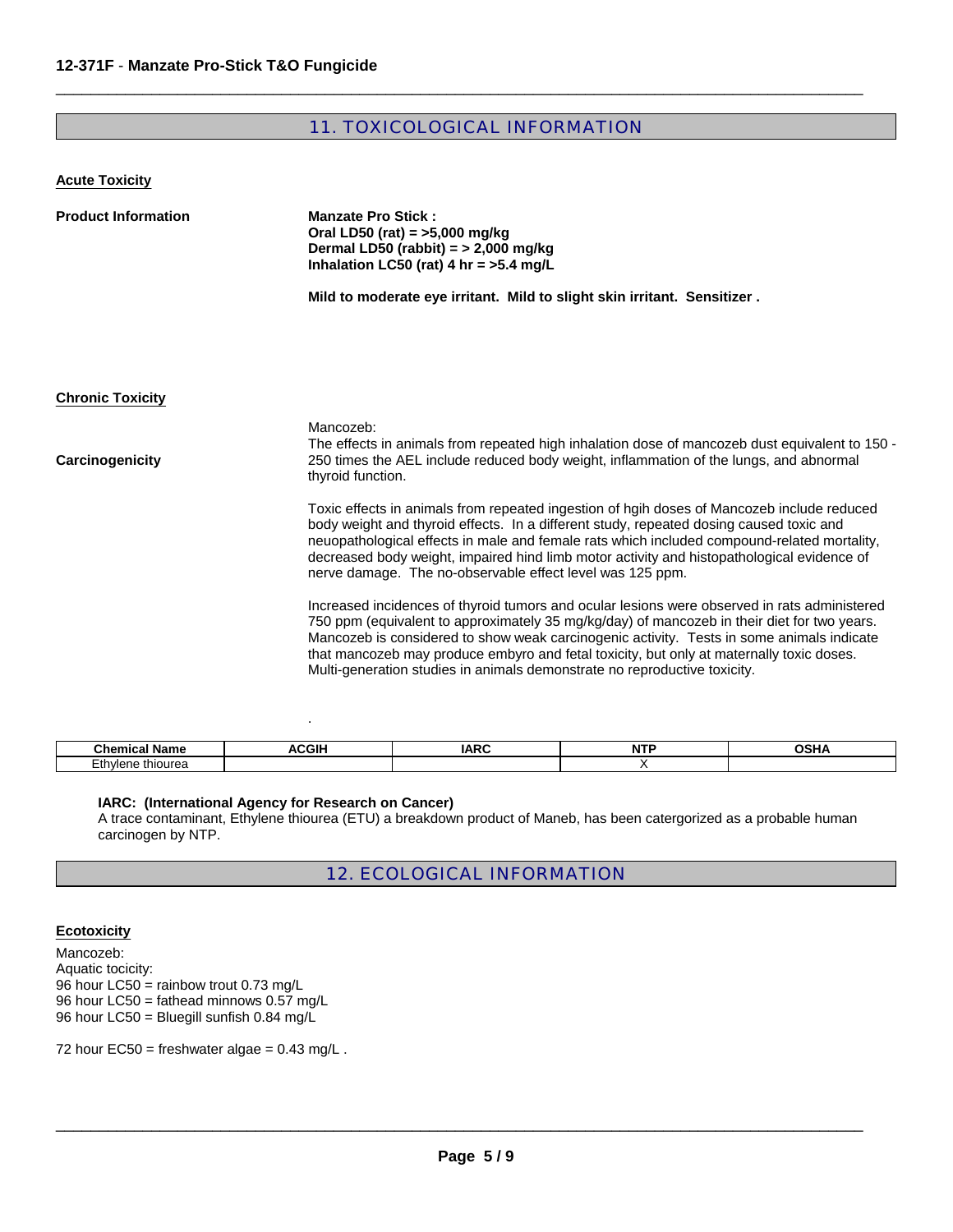# 13. DISPOSAL CONSIDERATIONS

 $\Box$ 

| <b>Waste Disposal Method</b><br><b>Contaminated Packaging</b> |                                                                                                                 | Dispose of in accordance with local regulations. Pesticide wastes are acutely hazardous.<br>Improper disposal of excess pesticide or rinsate is a violation of Federal law. If the wastes<br>cannot be disposed of by use or according to label instructions, contact your State Pesticide or<br>Environmental Control Agency, or the Hazardous Waste representative at the nearest EPA<br>Regional Office for guidance<br>Refer to product label. |  |
|---------------------------------------------------------------|-----------------------------------------------------------------------------------------------------------------|----------------------------------------------------------------------------------------------------------------------------------------------------------------------------------------------------------------------------------------------------------------------------------------------------------------------------------------------------------------------------------------------------------------------------------------------------|--|
|                                                               |                                                                                                                 | <b>14. TRANSPORT INFORMATION</b>                                                                                                                                                                                                                                                                                                                                                                                                                   |  |
| <b>DOT</b>                                                    |                                                                                                                 | Not regulated when shipped by highway in non-buk containers as per 49 CFR 171.4<br>When shipped in bulk, by vessel, or internationally use the following shipping description:                                                                                                                                                                                                                                                                     |  |
|                                                               | <b>Proper Shipping Name</b><br><b>Hazard Class</b><br>UN-No<br><b>Packing Group</b><br><b>Marine Pollutant:</b> | Environmentally hazardous substances, solid, n.o.s. (Mancozeb)<br>9<br><b>UN3077</b><br>PG III<br>Yes.                                                                                                                                                                                                                                                                                                                                             |  |
| <b>ICAO</b>                                                   |                                                                                                                 |                                                                                                                                                                                                                                                                                                                                                                                                                                                    |  |
|                                                               | UN-No<br><b>Proper Shipping Name</b><br><b>Hazard Class</b><br><b>Packing Group</b>                             | <b>UN3077</b><br>Environmentally hazardous substance, solid, n.o.s (Mancozeb)<br>9<br>PG III                                                                                                                                                                                                                                                                                                                                                       |  |
| IATA                                                          |                                                                                                                 |                                                                                                                                                                                                                                                                                                                                                                                                                                                    |  |
|                                                               | <b>UN-No</b><br><b>Proper Shipping Name</b><br><b>Hazard Class</b><br><b>Packing Group</b>                      | 3077<br>Environmentally hazardous substances, solid, n.o.s. (Mancozeb)<br>9<br>PG III                                                                                                                                                                                                                                                                                                                                                              |  |
| <b>IMDG/IMO</b>                                               |                                                                                                                 |                                                                                                                                                                                                                                                                                                                                                                                                                                                    |  |
|                                                               | <b>Proper Shipping Name</b><br><b>Hazard Class</b><br>UN-No<br><b>Packing Group</b><br><b>Marine Pollutant</b>  | Environmentally hazardous substances, solid, n.o.s. (Mancozeb)<br>9<br>3077<br>PG III<br>This product contains a chemical which is listed as a marine pollutant according to IMDG/IMO                                                                                                                                                                                                                                                              |  |
|                                                               |                                                                                                                 | <b>15. REGULATORY INFORMATION</b>                                                                                                                                                                                                                                                                                                                                                                                                                  |  |

## **International Inventories**

| Mancozeb     |        |
|--------------|--------|
| <b>ENCS</b>  | Listed |
| <b>CHINA</b> | Listed |
| <b>KECL</b>  | Listed |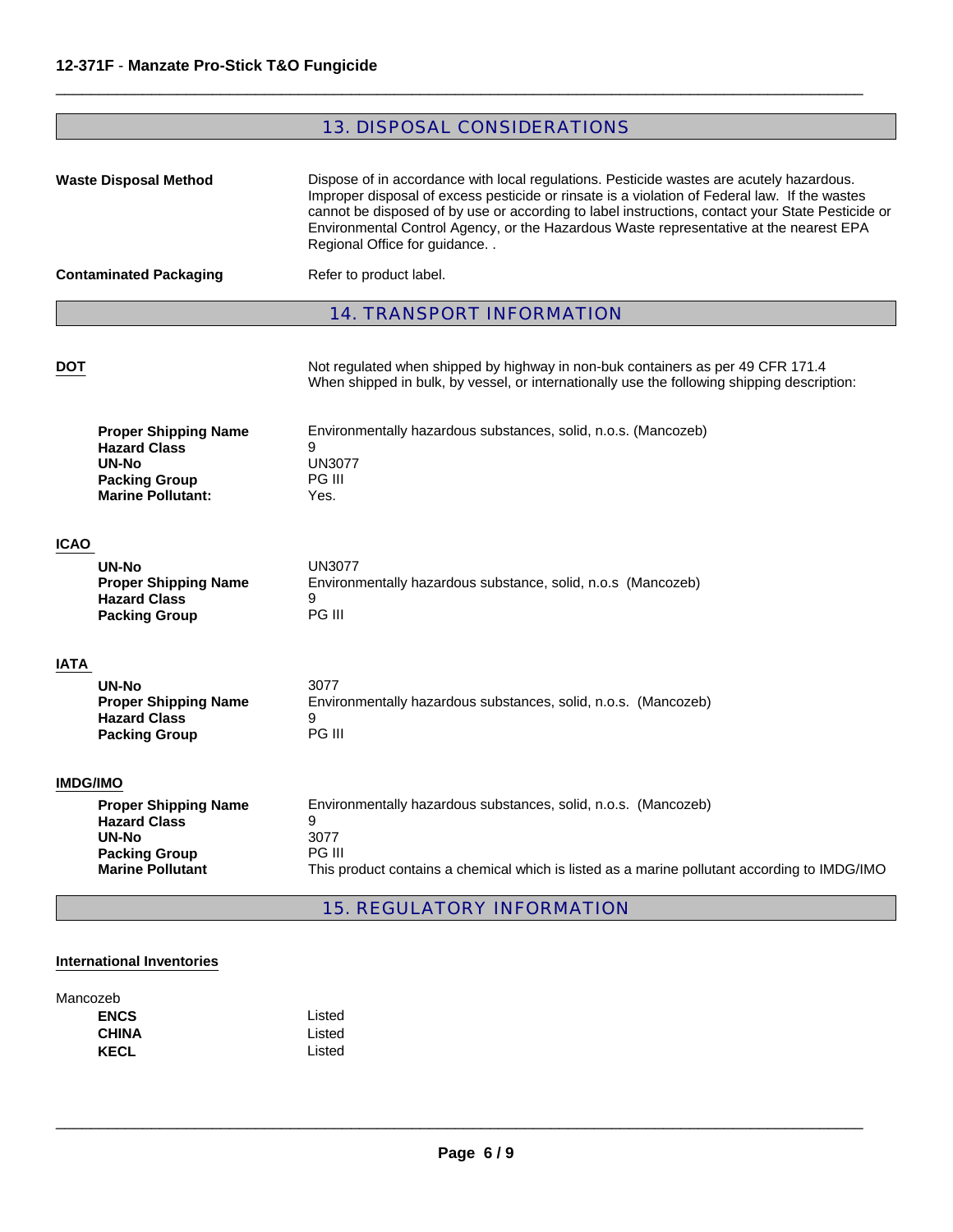Mancozeb

Ethylene thiourea

| <b>DSL</b>           | Listed |
|----------------------|--------|
| <b>EINECS/ELINCS</b> | Listed |
| <b>ENCS</b>          | Listed |
| <b>CHINA</b>         | Listed |
| <b>KECL</b>          | Listed |
|                      |        |

#### **USA**

#### **Federal Regulations**

**SARA 313** Y

| <b>Chemical Name</b> | <b>CAS-No</b> | Weight %      |
|----------------------|---------------|---------------|
| Mancozeb             | 8018-01-7     | $\rightarrow$ |
| Ethylene thiourea    | 96-45-7       | U-U. 1        |

 $\Box$ 

#### **SARA 311/312 Hazardous Categorization**

| <b>Chronic Health Hazard</b>             | Yes |
|------------------------------------------|-----|
| <b>Acute Health Hazard</b>               | Yes |
| <b>Fire Hazard</b>                       | N٥  |
| <b>Sudden Release of Pressure Hazard</b> | Nο  |
| <b>Reactive Hazard</b>                   | N٥  |

#### **Clean Water Act**

### **Clean Air Act, Section 112 Hazardous Air Pollutants (HAPs) (see 40 CFR 61)**

This product contains the following HAPs:

| <b>Chemical Name</b> | <b>CAS-No</b> | Weight % | <b>HAPS data</b> | <b>VOC Chemicals</b> | <b>Class 1 Ozone</b><br><b>Depletors</b> | Class 2 Ozone<br><b>Depletors</b> |
|----------------------|---------------|----------|------------------|----------------------|------------------------------------------|-----------------------------------|
| Mancozeb             | 8018-01-7     | 75       | ∟isted.          |                      |                                          |                                   |
| Ethylene thiourea    | 96-45-7       | 0-0.1    | Listed.          |                      |                                          |                                   |

# **CERCLA**

| <b>Chemical Name</b> | <b>RQ</b> |
|----------------------|-----------|
| .vlan<br>, UUZUL     | Listed.   |
| Ethylene thiourea    | Listed.   |

#### **RCRA**

| <b>Chemical Name</b>            | D Series Wastes | <b>RCRA</b>            | U Series Wastes |
|---------------------------------|-----------------|------------------------|-----------------|
|                                 | <b>RCRA</b>     | <b>P Series Wastes</b> | <b>RCRA</b>     |
| <i>E</i> th∨lene≟<br>∙ thiourea |                 |                        | U116            |

### **Pesticide Information**

## **State Regulations**

#### **California Proposition 65**

This product contains the following Proposition 65 chemicals:

| .<br>Name<br>.ner | -NIC<br>™~ | anorv<br>-- | <br>$\mathbf{r}$<br>- - --<br>:alif<br>. 65<br>'ron. |
|-------------------|------------|-------------|------------------------------------------------------|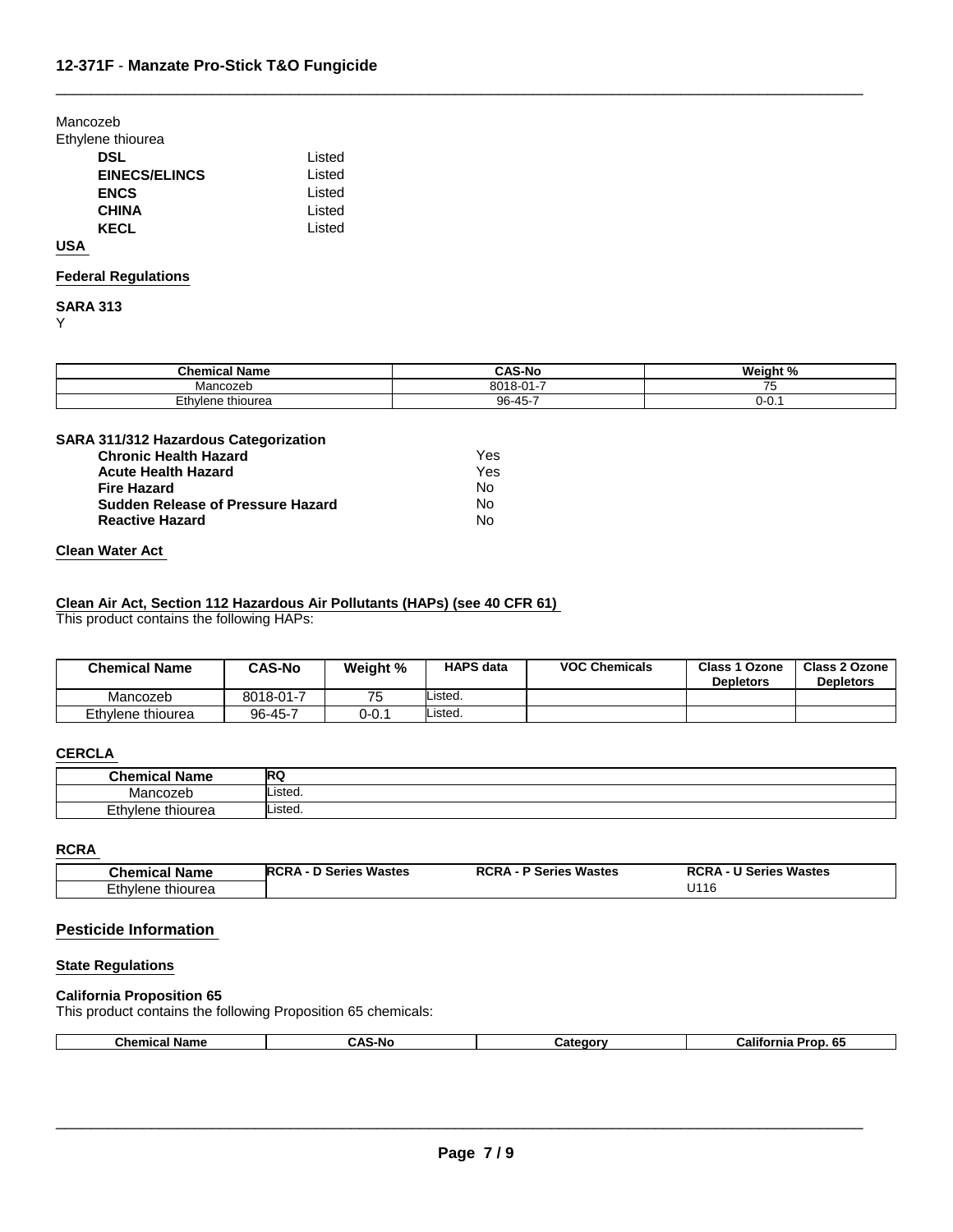## **12-371F** - **Manzate Pro-Stick T&O Fungicide**

| <b>Chemical Name</b> | <b>CAS-No</b> | Category | <b>California Prop. 65</b> |
|----------------------|---------------|----------|----------------------------|
| Mancozeb             | 8018-01-7     |          | Listed.                    |
|                      |               |          | Listed: January 1, 1990    |
|                      |               |          | Carcinogenic.              |
| Ethylene thiourea    | $96 - 45 - 7$ |          | Listed.                    |
|                      |               |          | Listed: January 1, 1988    |
|                      |               |          | Carcinogenic.              |
|                      |               |          | Listed: January 1, 1993    |
|                      |               |          | Developmental toxin.       |
|                      |               |          | 20 ug/day                  |

 $\Box$ 

#### **State Right-to-Know**

| <b>Chemical Name</b> | <b>Massachusetts</b> | <b>New Jersey</b>  | Pennsylvania | <b>Illinois</b> | Rhode Island |
|----------------------|----------------------|--------------------|--------------|-----------------|--------------|
| Mancozeb             |                      | Substance no. 2370 |              | Listed.         | Listed.      |
|                      |                      | Listed.            |              |                 |              |
|                      |                      | Substance no. 2369 |              |                 |              |
|                      |                      | Listed.            |              |                 |              |
|                      |                      | Substance no. 2371 |              |                 |              |
|                      |                      | Listed.            |              |                 |              |
|                      |                      | Substance no. 2372 |              |                 |              |
|                      |                      | Listed.            |              |                 |              |
|                      |                      | Substance no. 2324 |              |                 |              |
|                      |                      | Listed.            |              |                 |              |
| Ethylene thiourea    | Listed.              | Substance no. 0883 | Listed.      | Listed.         | Listed.      |
|                      |                      | Listed.            |              |                 |              |
|                      |                      | Substance no. 0883 |              |                 |              |
|                      |                      | Special hazard.    |              |                 |              |

## **International Regulations**

**Mexico - Grade Not available** 

#### **Canada**

**This product has been classified in accordance with the hazard criteria of the Controlled Products Regulations (CPR) and the MSDS contains all the information required by the CPR.**

### **WHMIS Hazard Class**

Not determined

| --<br><b>Chemic</b> <sub>o</sub><br>name | <b>NPRI</b> |
|------------------------------------------|-------------|
| Manos:<br>--                             |             |
| $-$<br>thiourea<br>⊏tn∨ie<br>מר<br>--    |             |

# 16. OTHER INFORMATION

#### **Revision Date**

**Revision Summary**  Add to system